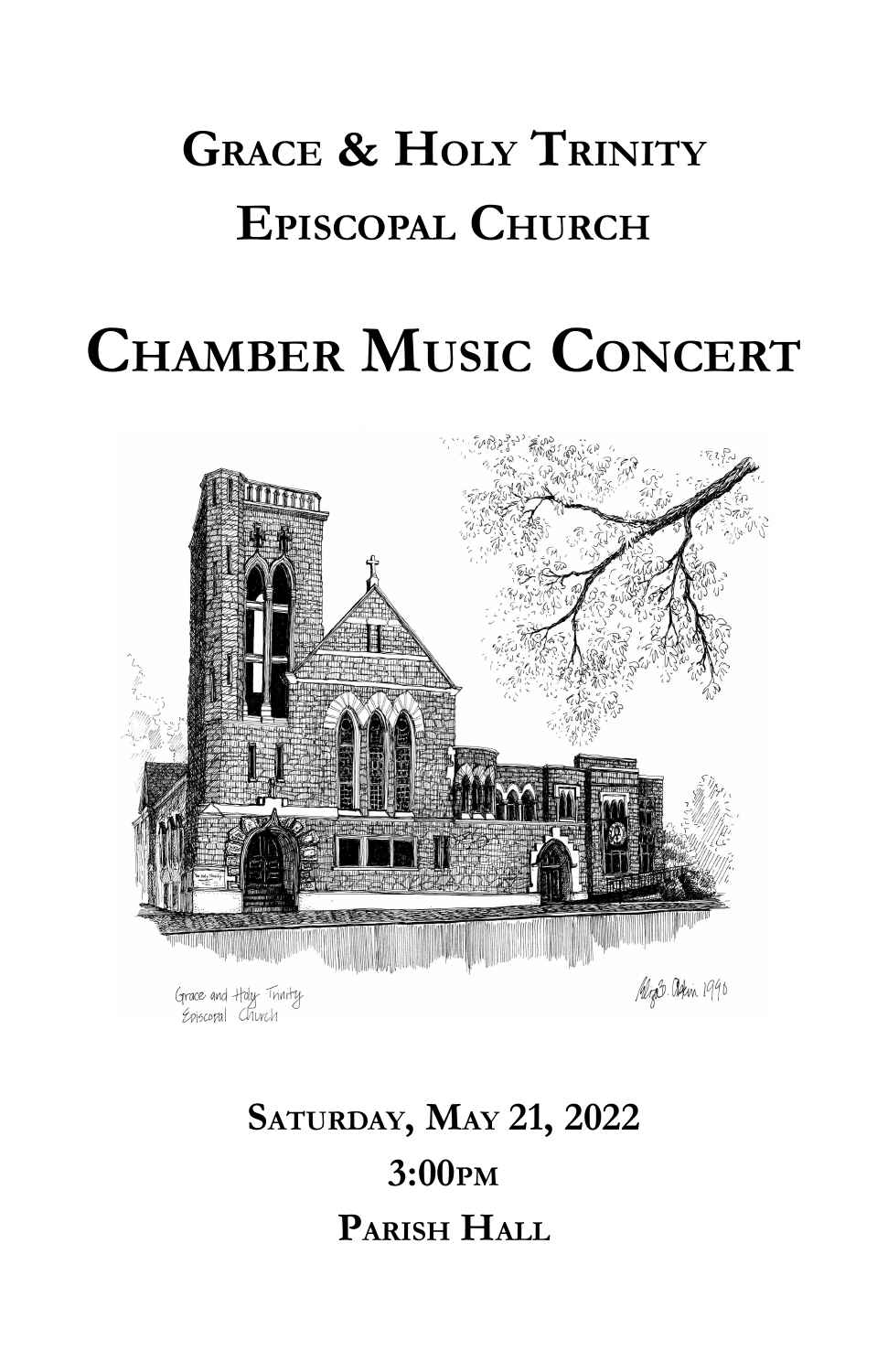## **PROGRAM NOTES**

In his capacity as Professor of Music Theory at the Vienna Conservatory, Robert Fuchs taught many notable composers, including Mahler, Sibelius and Richard Strauss, and was highly-regarded in the latter capacity during his lifetime. He certainly had his admirers, among them Brahms, who almost never praised the work of other composers. Brahms wrote: 'Fuchs is a splendid musician, everything is so fine and so skillful, so charmingly invented, that one is always pleased'. The *Trio op. 115* was completed in 1921, and is, in fact, the composer's third piano trio. The first two were written for the conventional piano-trio format, but while Fuchs was probably aware of Max Reger's early *Trio in B minor* (1891) – which substitutes viola for cello – it is unlikely that Fuchs garnered any real ideas from it.

Brahms's famous *Horn Trio op. 40*, composed in 1865 for the natural horn, is a work of considerable significance within the composer's output and in many ways looks back nostalgically to his youth. His father had been a professional natural horn player and had instructed the young Brahms on that instrument. The folk song "Dort in den Weiden steht ein Haus" (There in the Willows Stands a House), learned from his mother and quoted in the Adagio movement, was one of Brahms's childhood favorites. The *Trio* is at once nostalgic and strangely modern, evocative of nature and hunting, two of the most important themes of the Romantic movement, and is presented here in its alternative scoring for viola (instead of horn), an instrument that shines through his chamber music and whose potential Brahms was one of the first composers to appreciate.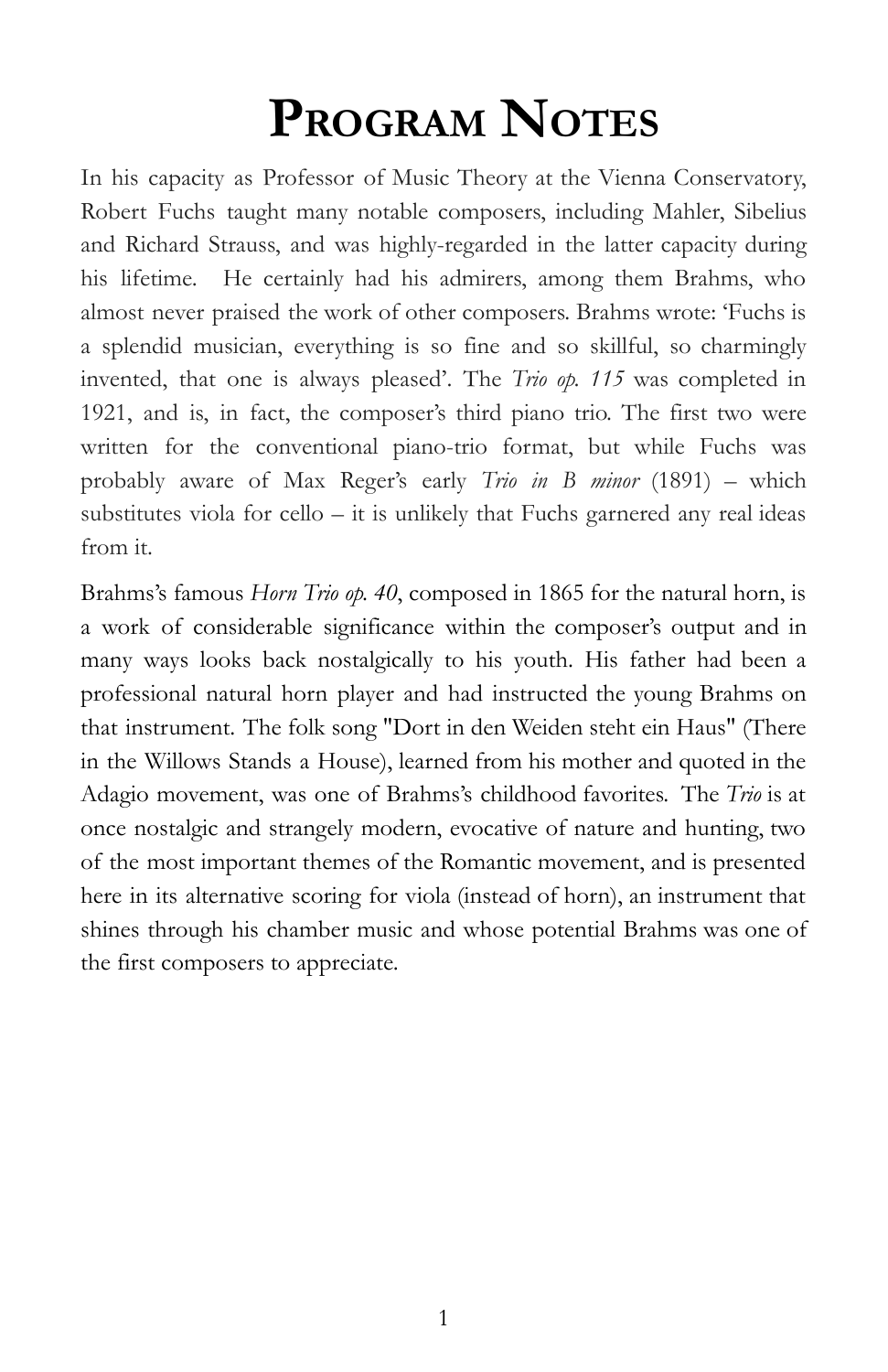# **CELEBRATE MUSIC MINISTRY**

For those wishing to make a donation to the music ministry, alms basins are located in the rear of the Parish Hall or the QR code below can be scanned to make a donation. Please select "Music'' in the drop down menu options when using the QR code for donations. Donations help support Grace & Holy Trinity's concert series and help sustain free concerts for the community.

Thank you. Your support is greatly appreciated!



*For musical matters, contact Dr. Elizabeth Melcher Davis, Associate for Music Ministries, at (804) 359-5628 ext. 18, or email [emelcherdavis@ghtc.org.](mailto:emelcherdavis@ghtc.org)*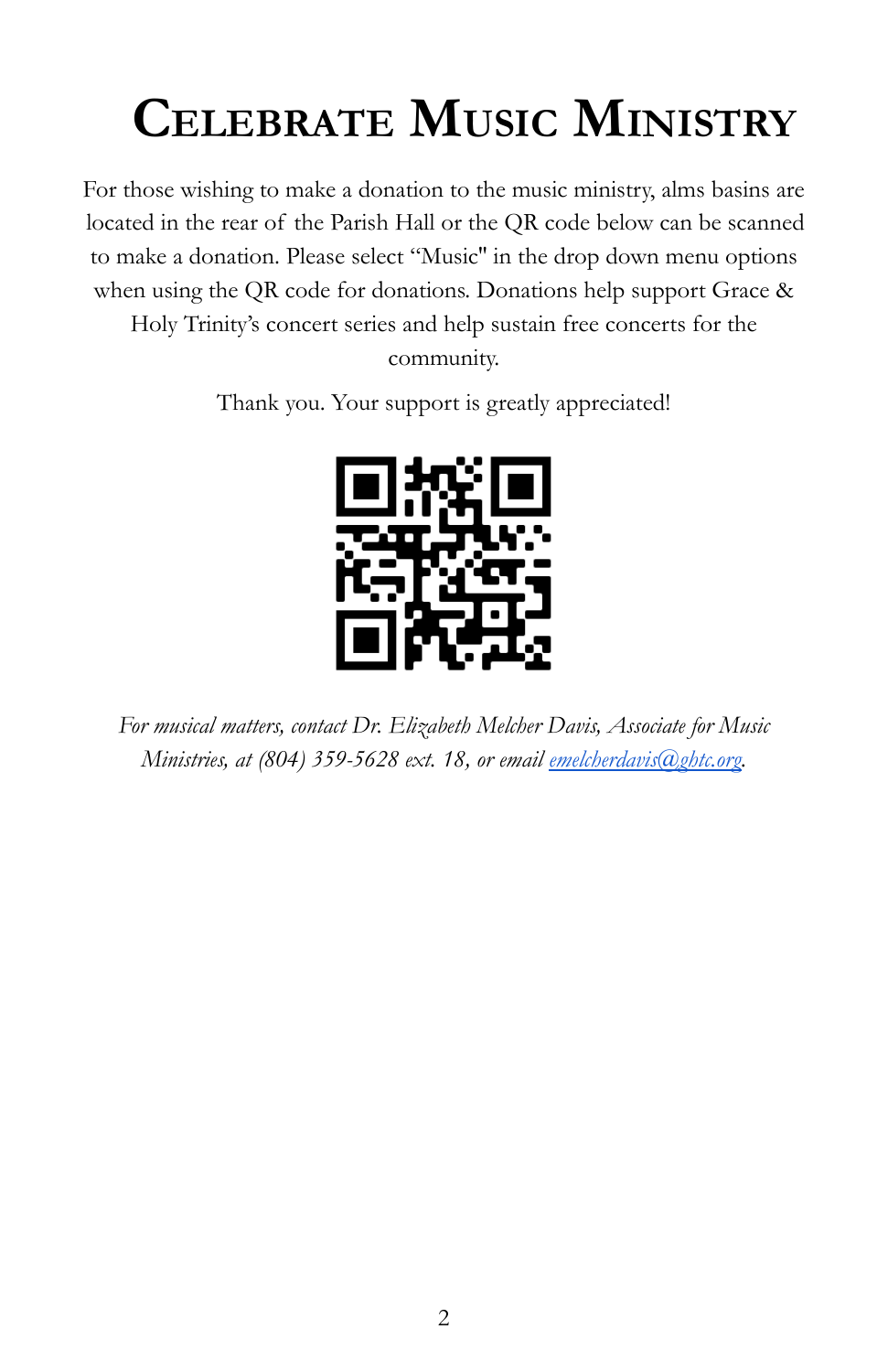*A friendly reminder to silence your mobile phones before the concert.*

## **PROGRAM**

### **TRIO FOR PIANO, VIOLIN, AND VIOLA IN C SHARP MINOR, OP. 115**

(Robert Fuchs, 1847-1927)

Allegro molto moderato

Andante grazioso

Allegretto scherzando

Allegro giusto

#### **INTERMISSION**

### **TRIO FOR PIANO, VIOLIN, AND VIOLA, OP. 40 (1891 VERSION)**

(Johannes Brahms, 1833-1897)

Andante

Scherzo. Allegro

Adagio mesto

Finale. Allegro con brio

*Please join us for a reception in the Parish Hall following the concert. The reception is hosted by the Music Ministry Team.*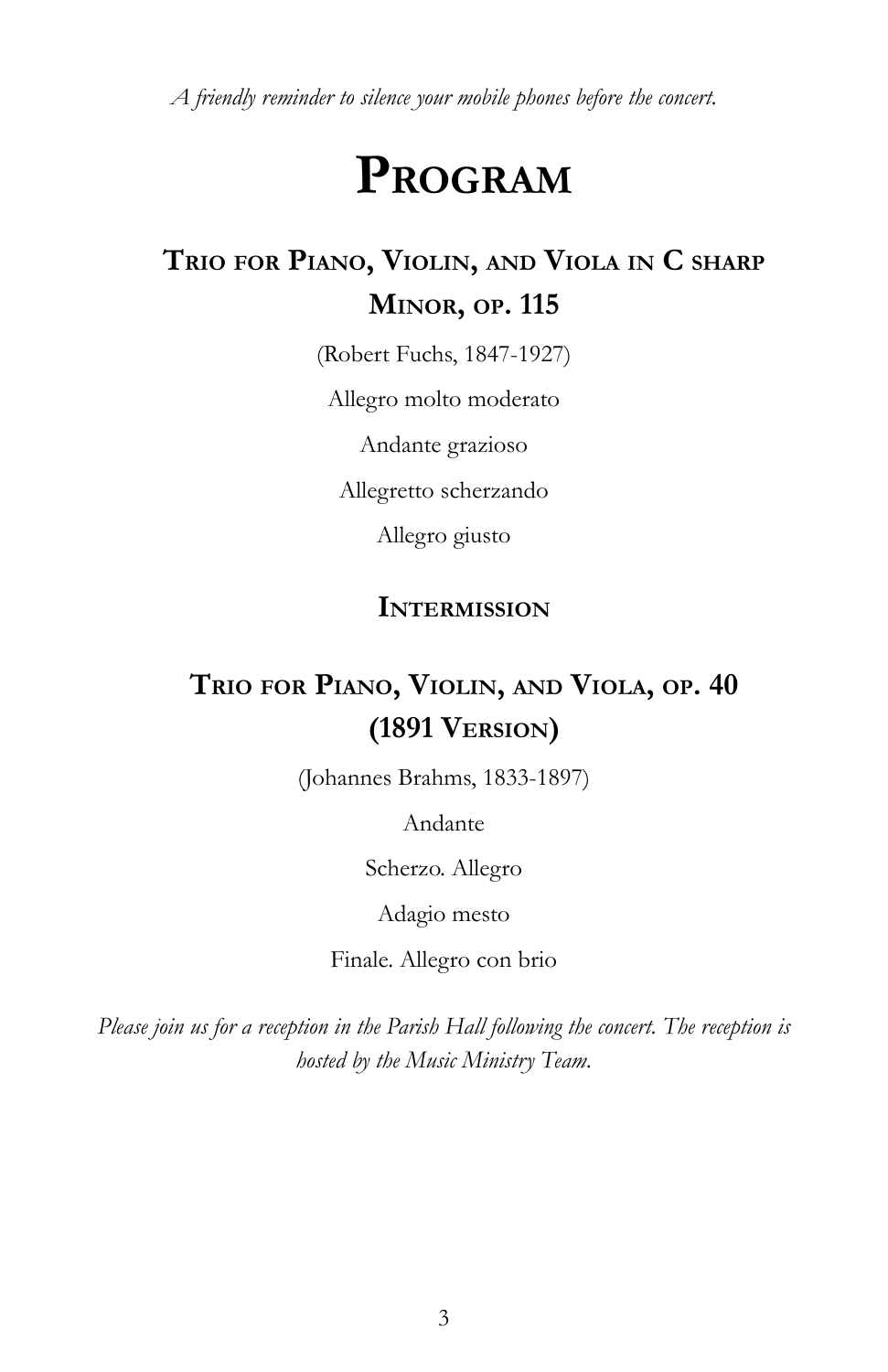## **MUSICIAN BIOGRAPHIES**

#### Katya Lapin, *Piano*

Charismatic pianist and recording artist Katya Kramer-Lapin has the solo album "Luminescence" forthcoming this spring from the digital label Oclassica. Katya made her concert appearances at the UNESCO Headquarters (Paris, France), World Bank and International Monetary Fund (Washington, DC), as well as solo and chamber concerts in major halls in Taiwan, Europe and Russia. Upon her graduation at Oberlin in 2003, Katya was invited to do her graduate work (Masters, Artist Diploma, the terminate degree in music/piano) at Indiana University, Jacobs School of Music. During her years in Indiana (Bloomington), Katya held the position of an Adjunct Professor of Music and Collaborative Pianist at DePauw University School of Music. Katya's recordings were often broadcasted on the National Public Radio.

#### Matvey Lapin, *Viola*

Matvey Lapin enjoys a multifaceted career as a recitalist, chamber music performer, orchestra leader and teacher. His professional engagements brought him around the world, including most of Europe, Japan and Korea. A former member of Grammy-nominated St. Petersburg String Quartet, Matvey collaborated with such musicians as Alex Kerr and Barthold Kuijken, among others. As a historically informed performer, Matvey collaborates with Indianapolis Baroque Orchestra and Washington Bach Consort, among others. Demanded as a teacher, Matvey currently maintains private studios in Cary, NC and Danville, VA. He is a faculty member of the Ameropa International Chamber Music Festival and Courses in Prague, Czech Republic.

#### Violaine Michel, *Violin*

French-Canadian violinist Violaine Michel is an accomplished orchestral performer who played extensively in Normandy (France) and Quebec (Canada) before moving to Richmond, Virginia. She has since established strong connections with orchestras all across the state. She has been invited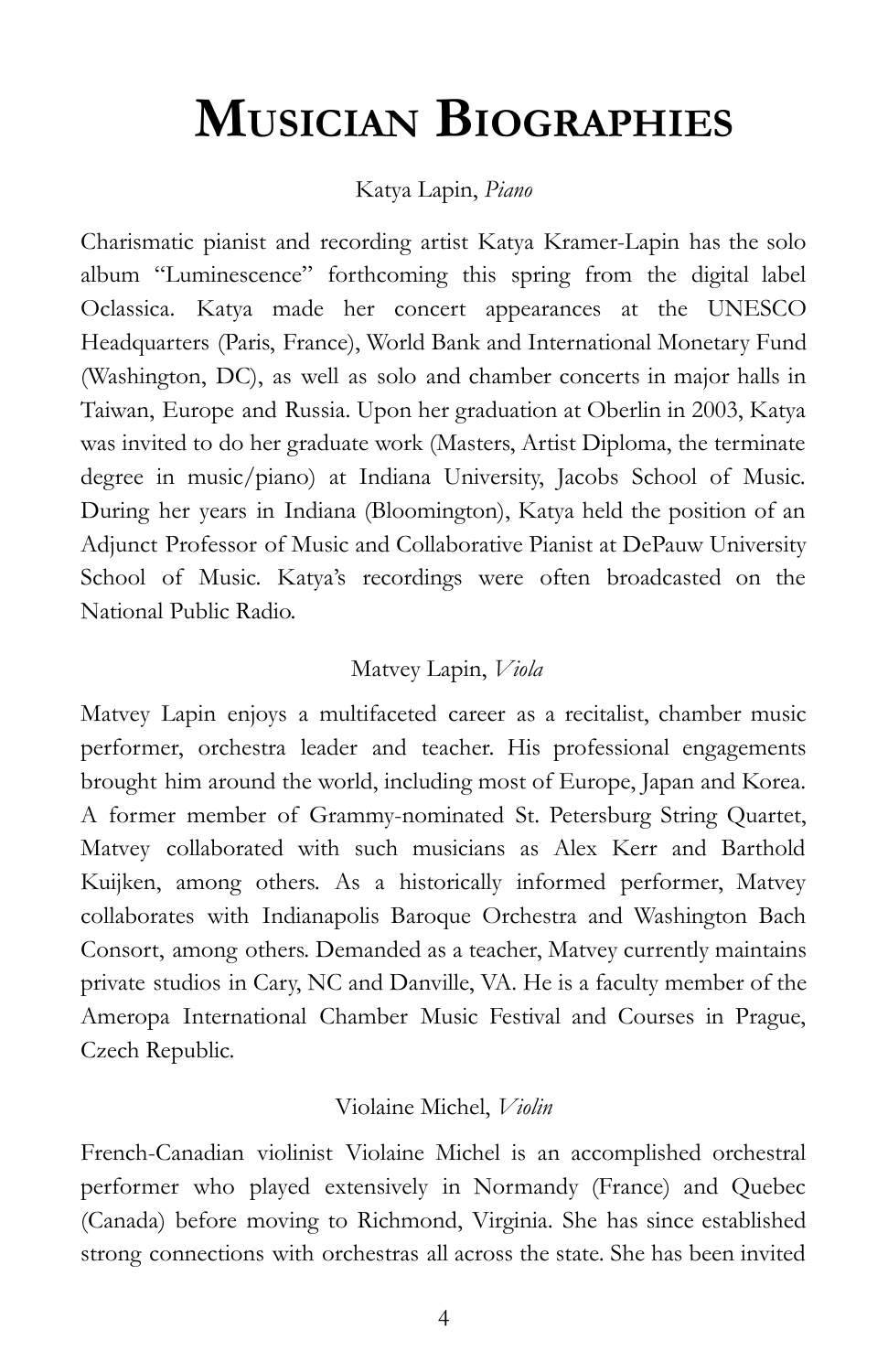to join the Virginia Symphony for the 2021-2022 season and collaborates regularly with the Richmond Symphony, Opera on the James, Opera in Williamsburg and the Roanoke Symphony. Her musical drive and openness to collaborate with fellow colleagues make her a sought-after chamber music partner. She has performed in numerous concert series in Richmond as well as at the Shenandoah Valley Bach Festival. A dedicated educator, she teaches violin privately and occasionally coaches students from the Richmond Symphony's Youth Orchestra Program. She also shares her passion for language and culture with young students at Heartwood Grove School, the only language immersion school in Richmond's area.

## **UPCOMING CONCERTS**

#### **6/11** | **RVA Art Song Series at 8:00 p.m.** *(Parish Hall)*

On Saturday, June 11<sup>th</sup> at 8:00 p.m. the Three Richmond Tenors will present the Brahms' "Magelone Lieder" in the Roven/English translation. Alan Chavez,, James Taylor, and Tracey Welborn will be the soloists. Tickets are \$15, and the concert will be held in the Parish Hall.

#### **8/13** | **RVA Art Song Series at 8:00 p.m.** *(Parish Hall)*

On Saturday, August 13th at 8:00 p.m. GHTC Parish Choir members Caroline Whisnant, Alan Chavez, and James Taylor, as well as other soloists, will present scenes from Richard Wagner's operas "Tannhaüser," (umlaut over "u") "Die Walkure (umlaut over "u")," "Die Fliegende Hollander" and "Tristan und Isolde." Tickets are \$15, and the concert will be in the Parish Hall.

For more information about concerts visit ghtc.org/outreach/concerts.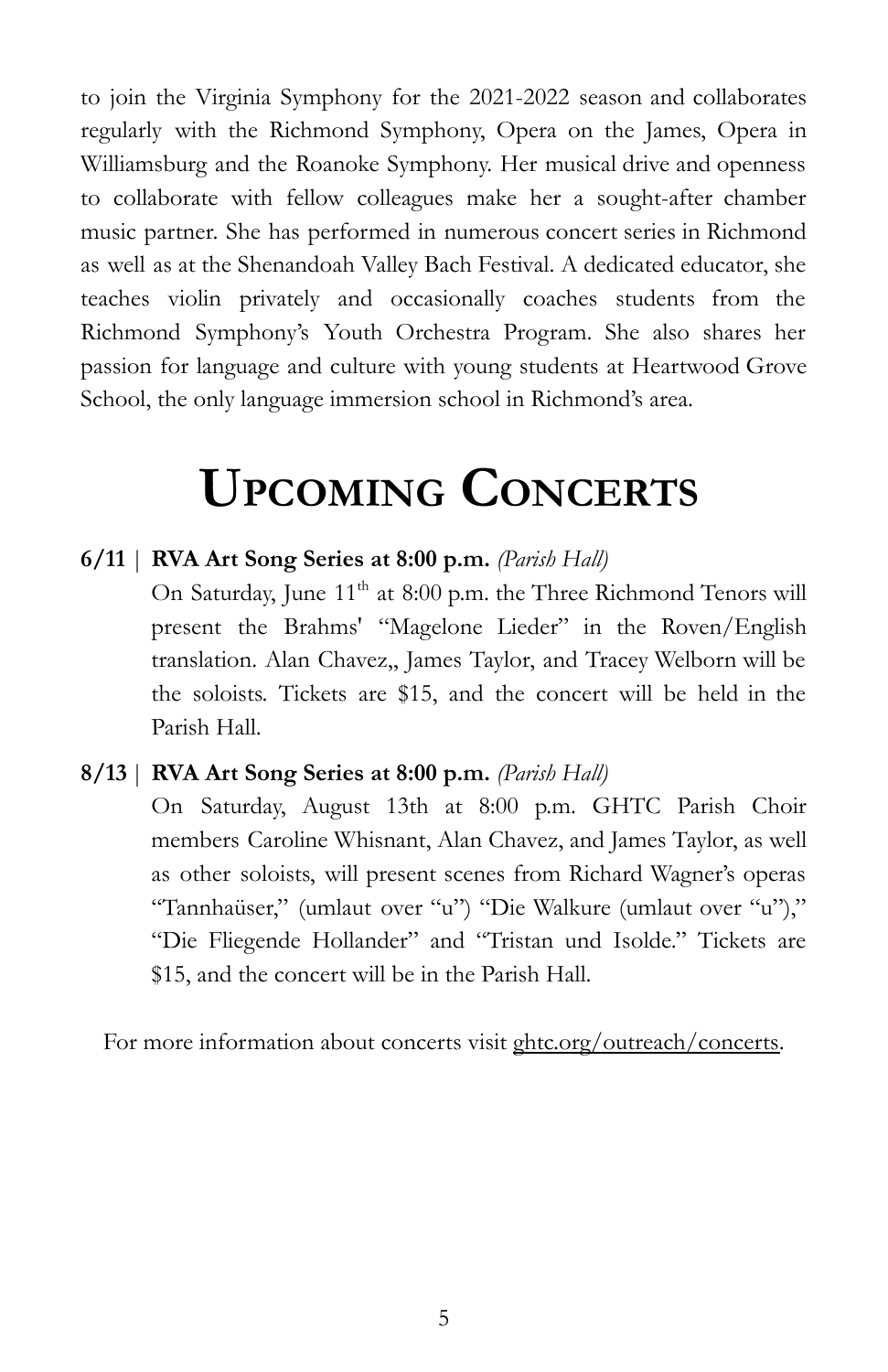### **RELEASE INFORMATION**

Photographs and video of our services and concerts help keep our community connected during COVID and give visitors an idea of what to expect attending our church. If you do not want to be photographed or appear in our publications or videos, please let any staff member know your name so that we do not use images of you or your likeness.